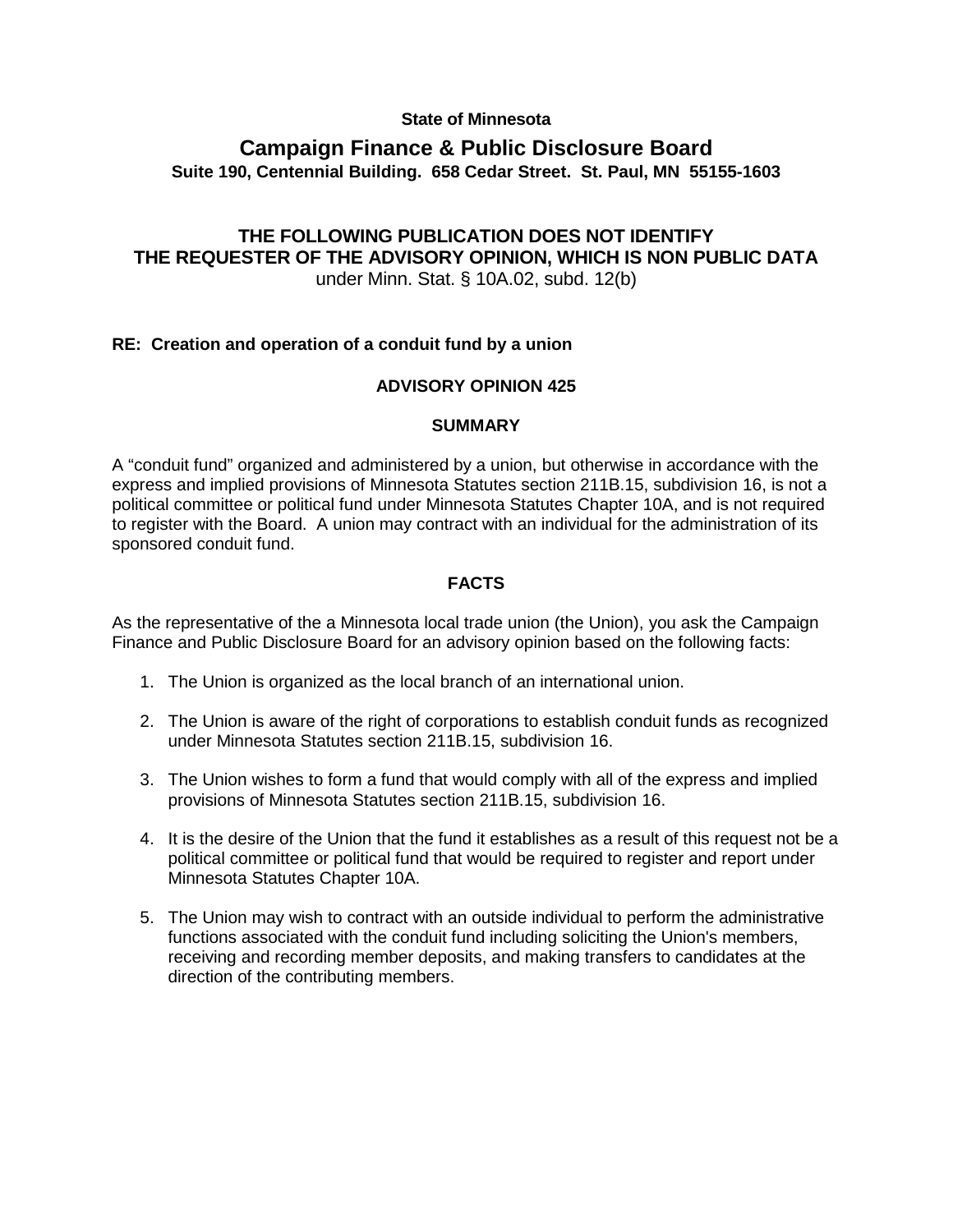#### **Issue One**

Is a fund established by a union rather than by a corporation, but otherwise operating under the terms of Minnesota Statutes section 211B.15, subdivision 16, and the Board's Advisory Opinions 6 and 406 a political committee or a political fund that is required to register and report under Minnesota Statutes Chapter 10A?

#### **Opinion**

The question of corporation-sponsored employee contribution programs was first addressed by the Board in Advisory Opinion 6 in 1974. At that time, Minn. Stat. § 211B.15, subd. 16, had not been enacted, but the concept of a conduit fund existed in federal law. In Advisory Opinion 6, the Board concluded that a corporation may establish a nonpartisan conduit plan to solicit voluntary contributions from employees if the individual employee making the contribution retains sole control over the disposition of the employee's accumulated funds.

The Board's opinion did not establish the authority of corporations to create employee conduit funds. Rather, the central conclusion of the opinion was that under the proposed terms of operation, these newly recognized conduit funds would not constitute political committees or political funds that would be required to register and report under Chapter 10A. Years after the adoption of Advisory Opinion 6, the legislature enacted the concept of the corporate conduit fund into law as Minn. Stat. § 211B.15, subd. 16.

The Board more recently addressed the same question, again at the request of a corporation, in Advisory Opinion 406. There, the Board reaffirmed that a properly formed and managed employee contribution fund would not constitute a political committee or fund under Chapter 10A and, thus, would not be required to register with or report to the Board.

Because the 1974 advisory opinion was requested by a corporation, the resulting opinion was limited to corporate conduit funds. Similarly, because the subsequent legislation codified the earlier advisory opinion, it was also limited in scope to corporate conduit funds. The present request asks the Board to revisit the 1974 question from the perspective of a local labor union.

The request asks, in essence, whether there is some set of policies and procedures by which the union could establish a member contribution fund similar to the conduit funds recognized in Advisory Opinion 6 and 406 and in Minn. Stat. § 211B.15, subd. 16, so that the member contribution fund would not constitute a political committee or political fund under Chapter 10A.

The previous advisory opinions as well as the corporate conduit fund statute all identify the most important characteristics required for a contribution fund to be excluded from the definitions of political committee and political fund. These characteristics are (1) the fund is nonpartisan; (2) any contribution into the fund comes from an individual who is solely responsible for the decision to contribute to the fund; (3) any contribution from the fund to a candidate must be at the sole direction of the individual whose money will be used to make the candidate contribution; and (4) the individual contributor to the fund remains the owner of the money the individual placed in the fund.

The Board's previous opinions that a corporate conduit fund is not covered by the registration and reporting requirements of Chapter 10A were based on the criteria under which the fund would operate. A political committee is a group of two or more people operating in concert. A conduit fund consists of individuals acting individually, each making their own decisions about their political contribution activities. Thus, a conduit fund is not a political committee. A political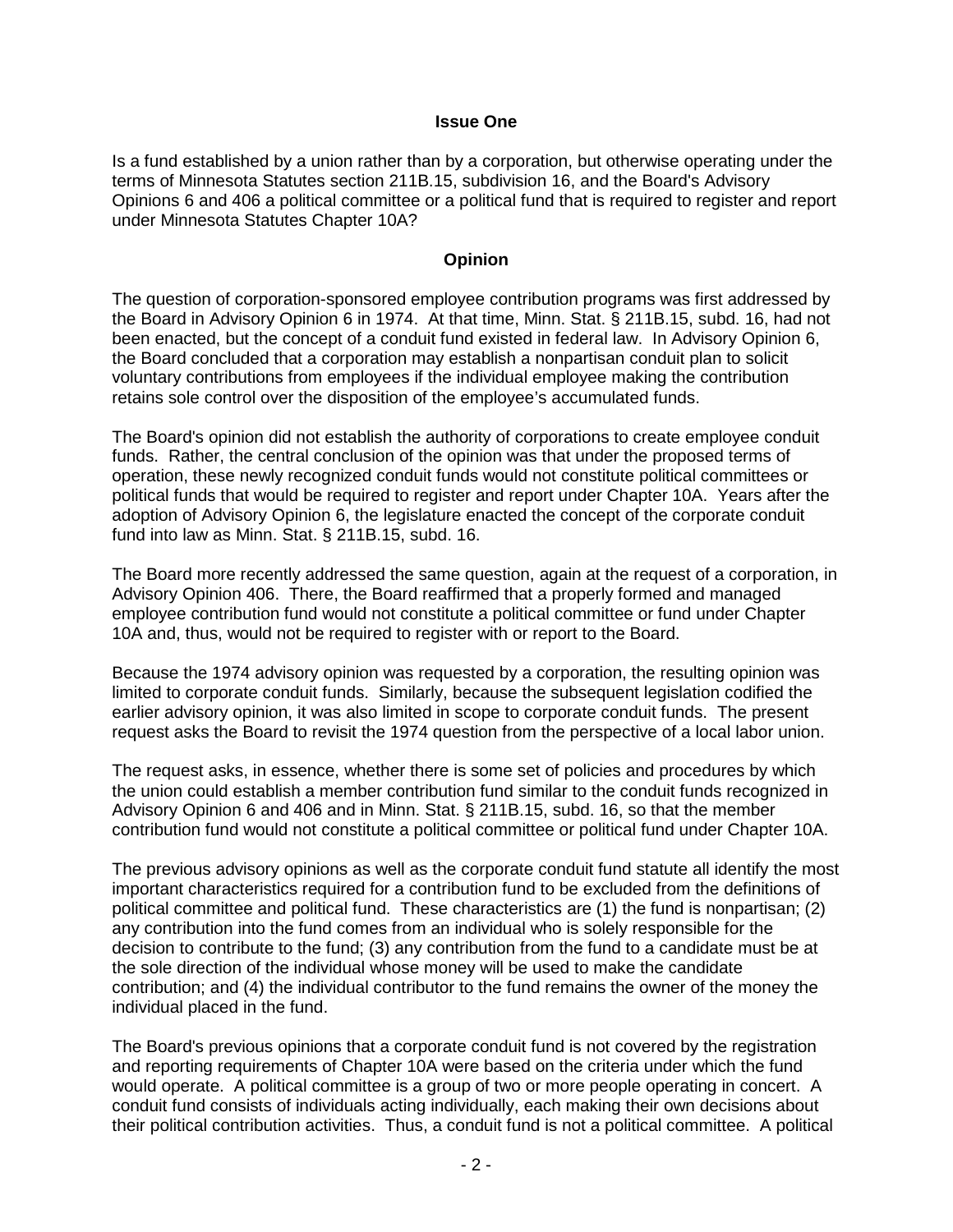fund is an accumulation of an association's money that is used for specified political purposes. A conduit fund consists of money that belongs to the individual participants. The association sponsoring the conduit fund has no ownership or control over each individual's deposits into the conduit fund. Thus, a conduit fund is not a political fund.

Considering the factors that exclude a conduit fund from the definitions of political committee and political fund, the Board finds no legal basis on which to distinguish for Chapter 10A purposes a corporate conduit fund from a similar fund established by a local union for its members. Thus, the Board concludes that a fund operated by a local union and meeting the requirements of a nonpartisan conduit fund, as further described below, is not a political committee or a political fund and is not required to register or report under Chapter 10A.

Based on the concepts established in Advisory Opinions 6 and 406 and recognized in Minn. Stat. § 211B.15, subd. 16, a union member contribution conduit fund may operate without becoming a Chapter 10A political committee or political fund if it complies with the following requirements.

- 1. All solicitations for contributions to the fund that are directed to union members by the local union must be in writing, must be informational and nonpartisan in nature, and must not be promotional for any particular candidate or group of candidates.
- 2. The solicitation must consist only of a general request to participate in the fund and must state that there is no minimum contribution and that a contribution or lack thereof will in no way impact the participant's union membership or status.
- 3. The solicitation must also state that the union member must direct the contribution to candidates of the member's choice, and that any response by the member shall remain confidential and shall not be directed to the member's supervisors or managers or to union leaders. This means that the individual who administers the fund may not be a local, state, or national leader of the union or a union steward.
- 4. The fund is established and operated by a single local union and only members of that local union are permitted to participate in the fund.
- 5. The fund must maintain members' contributions in a depository separate from any other depository.
- 6. Contributing members must direct the distribution to candidates of their contributions to the fund. The local union sponsor may not be involved directly or indirectly in the determination of the recipients of a member's contributions to the fund.
- 7. When contributions to candidates are made through the fund, the amount of each individual contribution as well as the name and address of the contributor must be provided to the recipient of the contribution.
- 8. Implicit in the concept of a conduit fund is the member's retention of control over the member's contributions to the fund. In order to fully implement this requirement, a member must be able to withdraw all of the member's contributions to the fund that have not previously been designated by the member for a specific candidate and have not been actually paid to that candidate. Any solicitation of transfers to the fund must include a statement of this right.